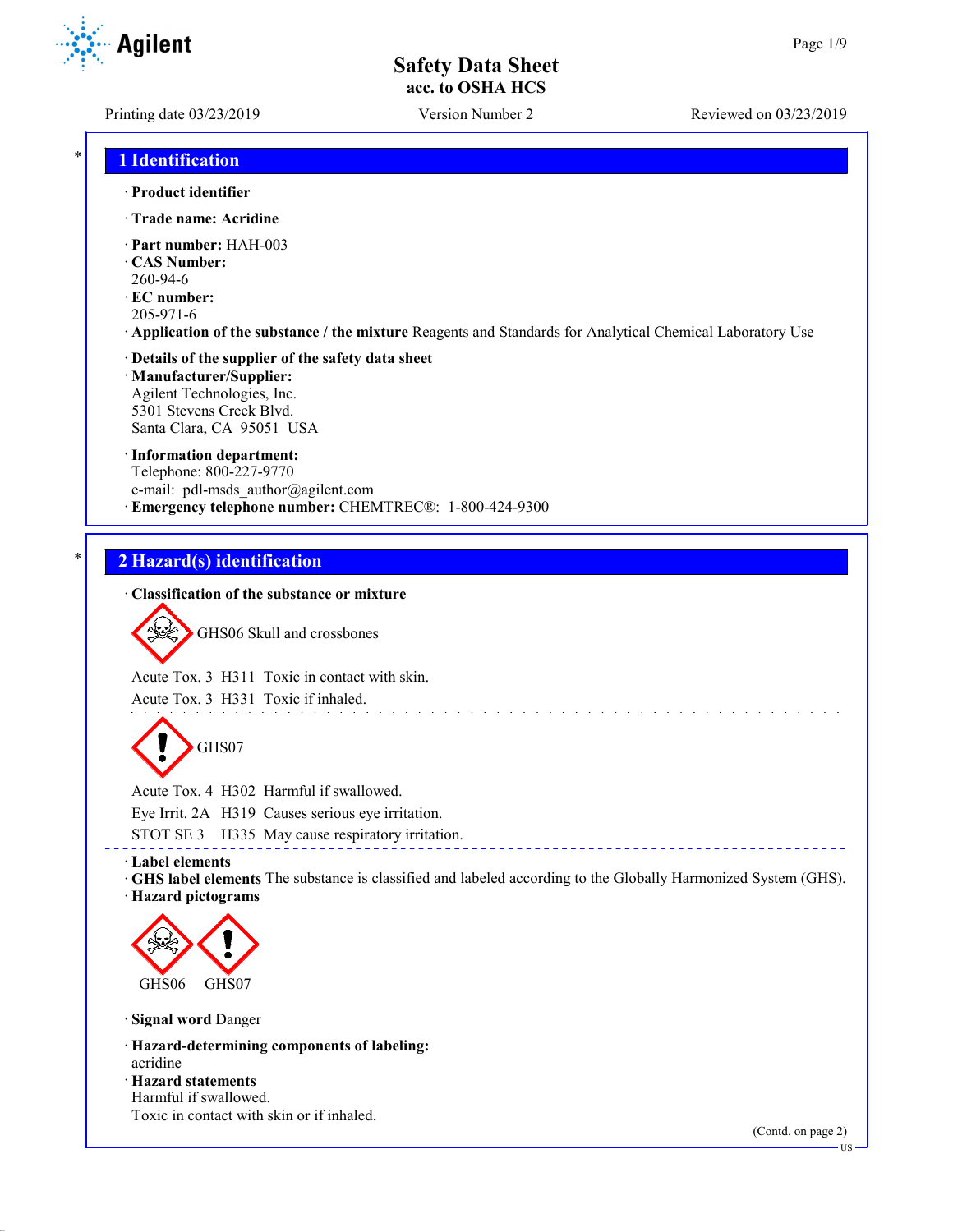Printing date 03/23/2019 Version Number 2 Reviewed on 03/23/2019

**Agilent** 

| Trade name: Acridine |
|----------------------|
|----------------------|

|                                                                                                                | (Contd. of page 1) |
|----------------------------------------------------------------------------------------------------------------|--------------------|
| Causes serious eye irritation.                                                                                 |                    |
| May cause respiratory irritation.                                                                              |                    |
| Precautionary statements                                                                                       |                    |
| Avoid breathing dust/fume/gas/mist/vapors/spray                                                                |                    |
| Wash thoroughly after handling.                                                                                |                    |
| Do not eat, drink or smoke when using this product.                                                            |                    |
| Use only outdoors or in a well-ventilated area.                                                                |                    |
| Wear protective gloves/protective clothing/eye protection/face protection.                                     |                    |
| If swallowed: Call a poison center/doctor if you feel unwell.                                                  |                    |
| Rinse mouth.                                                                                                   |                    |
| If on skin: Wash with plenty of water.                                                                         |                    |
| IF INHALED: Remove person to fresh air and keep comfortable for breathing.                                     |                    |
| Call a poison center/doctor.                                                                                   |                    |
| If in eyes: Rinse cautiously with water for several minutes. Remove contact lenses, if present and easy to do. |                    |
| Continue rinsing.                                                                                              |                    |
| Specific treatment (see on this label).                                                                        |                    |
| Take off immediately all contaminated clothing and wash it before reuse.                                       |                    |
| If eye irritation persists: Get medical advice/attention.                                                      |                    |
| Store in a well-ventilated place. Keep container tightly closed.                                               |                    |
| Store locked up.                                                                                               |                    |
| Dispose of contents/container in accordance with local/regional/national/international regulations.            |                    |
| · Classification system:                                                                                       |                    |
| $\cdot$ NFPA ratings (scale 0 - 4)                                                                             |                    |
|                                                                                                                |                    |
| $Health = 4$                                                                                                   |                    |
| $Fire = 0$                                                                                                     |                    |
| Reactivity = $0$                                                                                               |                    |
| · HMIS-ratings (scale 0 - 4)                                                                                   |                    |
|                                                                                                                |                    |
| <b>HEALTH</b><br>$\boxed{3}$<br>$Health = 3$                                                                   |                    |
| $Fire = 0$<br>$\overline{\phantom{0}}$<br><b>FIRE</b>                                                          |                    |
| Reactivity = $0$<br>REACTIVITY <sup>0</sup>                                                                    |                    |
|                                                                                                                |                    |
| Other hazards                                                                                                  |                    |
| · Results of PBT and vPvB assessment                                                                           |                    |
| · PBT: Not applicable.                                                                                         |                    |
| · vPvB: Not applicable.                                                                                        |                    |
|                                                                                                                |                    |
|                                                                                                                |                    |
| <b>3 Composition/information on ingredients</b>                                                                |                    |
| · Chemical characterization: Substances                                                                        |                    |
| CAS No. Description                                                                                            |                    |
| 260-94-6 acridine                                                                                              |                    |
| · Identification number(s)                                                                                     |                    |
| $\cdot$ EC number: 205-971-6                                                                                   |                    |
|                                                                                                                |                    |

(Contd. on page 3)

US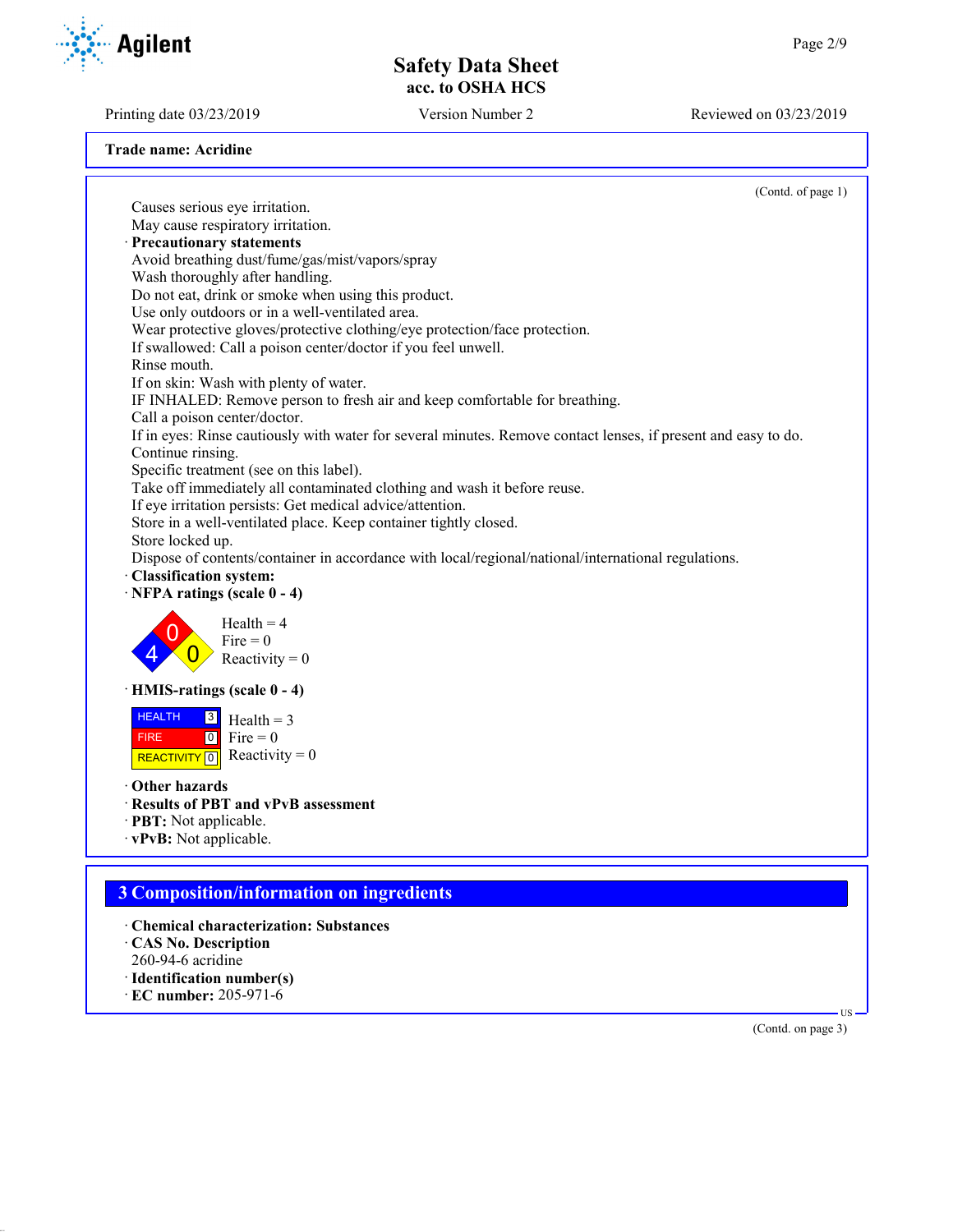Printing date 03/23/2019 Version Number 2 Reviewed on 03/23/2019

**Trade name: Acridine**

(Contd. of page 2)

## \* **4 First-aid measures**

#### · **Description of first aid measures**

- · **General information:**
- Immediately remove any clothing soiled by the product.

Symptoms of poisoning may even occur after several hours; therefore medical observation for at least 48 hours after the accident.

- Remove breathing apparatus only after contaminated clothing have been completely removed.
- In case of irregular breathing or respiratory arrest provide artificial respiration.

#### · **After inhalation:**

- Supply fresh air or oxygen; call for doctor.
- In case of unconsciousness place patient stably in side position for transportation.
- · **After skin contact:** Immediately wash with water and soap and rinse thoroughly.
- · **After eye contact:**
- Rinse opened eye for several minutes under running water. If symptoms persist, consult a doctor.
- · **After swallowing:** Immediately call a doctor.
- · **Information for doctor:**
- · **Most important symptoms and effects, both acute and delayed** No further relevant information available. · **Indication of any immediate medical attention and special treatment needed**
- No further relevant information available.

## \* **5 Fire-fighting measures**

- · **Extinguishing media**
- · **Suitable extinguishing agents:** Use fire fighting measures that suit the environment.
- · **Special hazards arising from the substance or mixture** No further relevant information available.
- · **Advice for firefighters**
- · **Protective equipment:** Mouth respiratory protective device.

## **6 Accidental release measures**

- · **Personal precautions, protective equipment and emergency procedures** Not required.
- · **Environmental precautions:** Do not allow to enter sewers/ surface or ground water.
- · **Methods and material for containment and cleaning up:**

Dispose contaminated material as waste according to item 13. Ensure adequate ventilation.

- · **Reference to other sections**
- See Section 7 for information on safe handling.
- See Section 8 for information on personal protection equipment.
- See Section 13 for disposal information.
- · **Protective Action Criteria for Chemicals**

#### · **PAC-1:**

Substance is not listed.

#### · **PAC-2:**

Substance is not listed.

(Contd. on page 4)

US

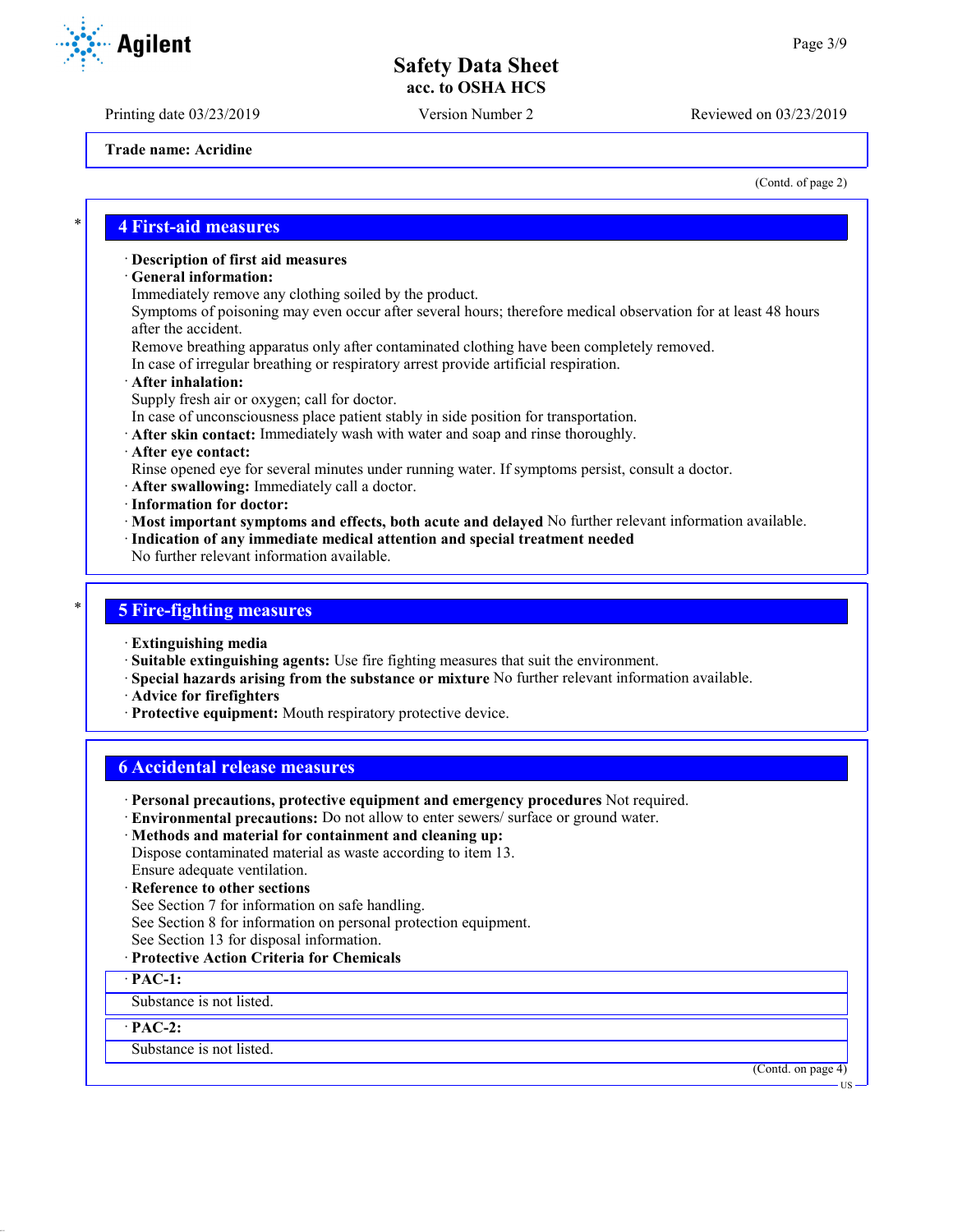Printing date 03/23/2019 Version Number 2 Reviewed on 03/23/2019

**Trade name: Acridine**

(Contd. of page 3)

· **PAC-3:**

Substance is not listed.

# \* **7 Handling and storage**

· **Handling:**

· **Precautions for safe handling**

Thorough dedusting.

Ensure good ventilation/exhaustion at the workplace.

Open and handle receptacle with care.

· **Information about protection against explosions and fires:** Keep respiratory protective device available.

## · **Conditions for safe storage, including any incompatibilities**

· **Storage:**

· **Requirements to be met by storerooms and receptacles:** No special requirements.

- · **Information about storage in one common storage facility:** Not required.
- · **Further information about storage conditions:** Keep receptacle tightly sealed.
- · **Specific end use(s)** No further relevant information available.

## \* **8 Exposure controls/personal protection**

· **Additional information about design of technical systems:** No further data; see item 7.

· **Control parameters**

- · **Components with limit values that require monitoring at the workplace:** Not required.
- · **Additional information:** The lists that were valid during the creation were used as basis.
- · **Exposure controls**
- · **Personal protective equipment:**
- · **General protective and hygienic measures:**

Keep away from foodstuffs, beverages and feed.

Immediately remove all soiled and contaminated clothing.

Wash hands before breaks and at the end of work.

Store protective clothing separately.

Avoid contact with the eyes.

Avoid contact with the eyes and skin.

· **Breathing equipment:**

When used as intended with Agilent instruments, the use of the product under normal laboratory conditions and with standard practices does not result in significant airborne exposures and therefore respiratory protection is not needed.

Under an emergency condition where a respirator is deemed necessary, use a NIOSH or equivalent approved device/equipment with appropriate organic or acid gas cartridge.

· **Protection of hands:**

Although not recommended for constant contact with the chemicals or for clean-up, nitrile gloves 11-13 mil thickness are recommended for normal use. The breakthrough time is 1 hr. For cleaning a spill where there is direct contact of the chemical, butyl rubber gloves are recommended 12-15 mil thickness with breakthrough times exceeding 4 hrs. Supplier recommendations should be followed.

#### · **Material of gloves**

For normal use: nitrile rubber, 11-13 mil thickness

For direct contact with the chemical: butyl rubber, 12-15 mil thickness

(Contd. on page 5)



US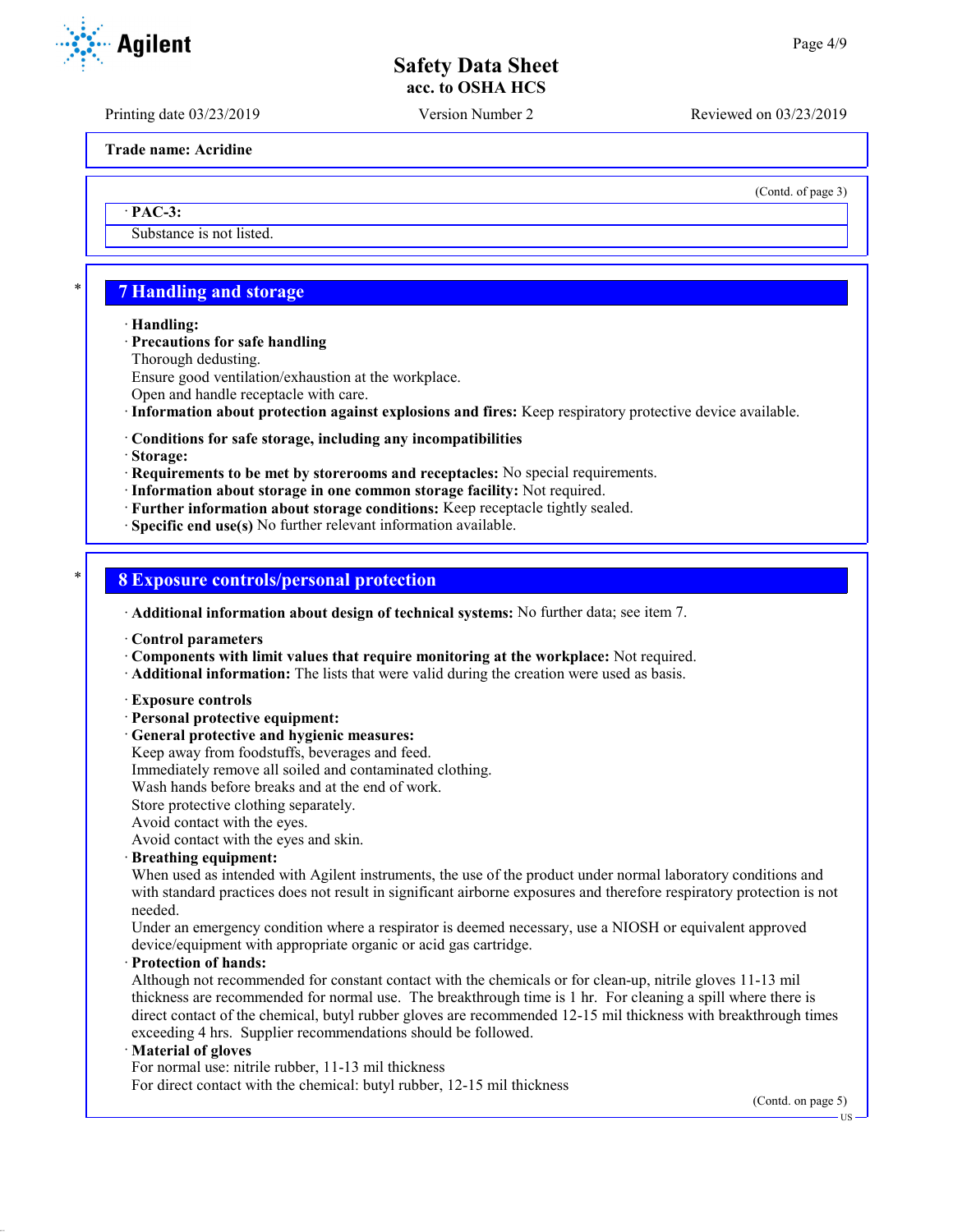Printing date 03/23/2019 Version Number 2 Reviewed on 03/23/2019

**Trade name: Acridine**

(Contd. of page 4) The selection of the suitable gloves does not only depend on the material, but also on further marks of quality and varies from manufacturer to manufacturer.

· **Penetration time of glove material**

For normal use: nitrile rubber: 1 hour

For direct contact with the chemical: butyl rubber: >4 hours

· **Eye protection:**

Tightly sealed goggles

# **9 Physical and chemical properties**

| · Information on basic physical and chemical properties<br><b>General Information</b> |                                               |  |
|---------------------------------------------------------------------------------------|-----------------------------------------------|--|
| · Appearance:                                                                         |                                               |  |
| Form:                                                                                 | Solid                                         |  |
| Color:                                                                                | Not determined.                               |  |
| · Odor:                                                                               | Characteristic                                |  |
| Odor threshold:                                                                       | Not determined.                               |  |
| · pH-value:                                                                           | Not applicable.                               |  |
| Change in condition                                                                   |                                               |  |
| <b>Melting point/Melting range:</b>                                                   | 106-109 °C (222.8-228.2 °F)                   |  |
| <b>Boiling point/Boiling range:</b>                                                   | 346 °C (654.8 °F)                             |  |
| · Flash point:                                                                        | Not applicable.                               |  |
| · Flammability (solid, gaseous):                                                      | Product is not flammable.                     |  |
| · Decomposition temperature:                                                          | Not determined.                               |  |
| $\cdot$ Auto igniting:                                                                | Not determined.                               |  |
| Danger of explosion:                                                                  | Product does not present an explosion hazard. |  |
| <b>Explosion limits:</b>                                                              |                                               |  |
| Lower:                                                                                | Not determined.                               |  |
| Upper:                                                                                | Not determined.                               |  |
| $\cdot$ Vapor pressure at 129 °C (264.2 °F):                                          | $1.3$ hPa $(1 \text{ mm Hg})$                 |  |
| $\cdot$ Density at 20 °C (68 °F):                                                     | $1.005$ g/cm <sup>3</sup> (8.38673 lbs/gal)   |  |
| · Relative density                                                                    | Not determined.                               |  |
| · Vapor density                                                                       | Not applicable.                               |  |
| · Evaporation rate                                                                    | Not applicable.                               |  |
| · Solubility in / Miscibility with                                                    |                                               |  |
| Water:                                                                                | Insoluble.                                    |  |
| · Partition coefficient (n-octanol/water): Not determined.                            |                                               |  |
| · Viscosity:                                                                          |                                               |  |
| Dynamic:                                                                              | Not applicable.                               |  |
|                                                                                       | (Contd. on page 6)                            |  |

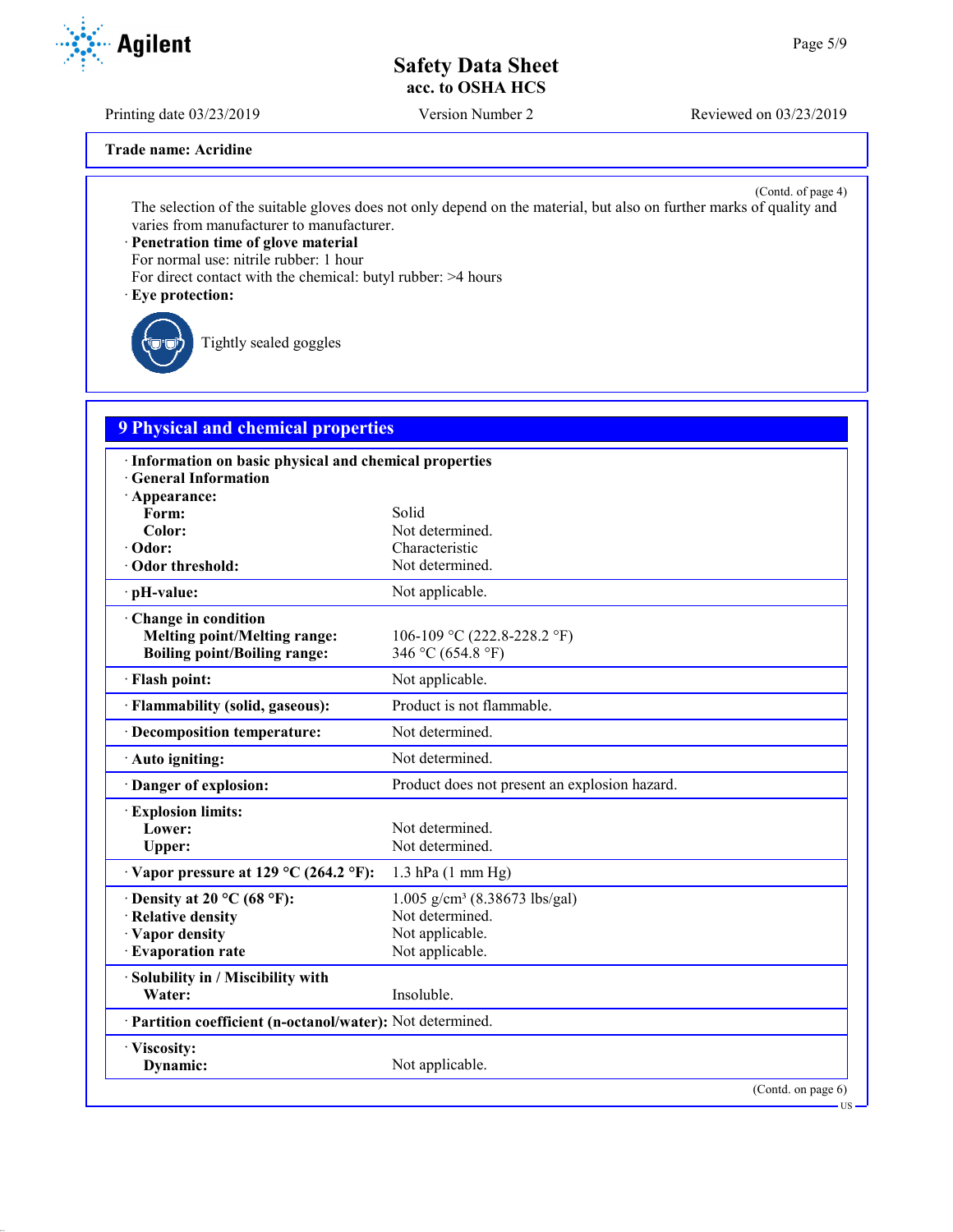Printing date 03/23/2019 Version Number 2 Reviewed on 03/23/2019

**Trade name: Acridine**

|                                              |                                                                     | (Contd. of page 5) |
|----------------------------------------------|---------------------------------------------------------------------|--------------------|
| Kinematic:<br>VOC content:                   | Not applicable.<br>$0.00\%$<br>$0.0 \frac{g}{1} / 0.00 \frac{g}{g}$ |                    |
| Solids content:<br>$\cdot$ Other information | $100.0\%$<br>No further relevant information available.             |                    |

# **10 Stability and reactivity**

· **Reactivity** No further relevant information available.

- · **Chemical stability**
- · **Thermal decomposition / conditions to be avoided:** No decomposition if used according to specifications.
- · **Possibility of hazardous reactions** No dangerous reactions known.
- · **Conditions to avoid** No further relevant information available.
- · **Incompatible materials:** No further relevant information available.
- · **Hazardous decomposition products:** No dangerous decomposition products known.

# **11 Toxicological information**

· **Information on toxicological effects**

· **Acute toxicity:**

## · **LD/LC50 values that are relevant for classification:**

## **ATE (Acute Toxicity Estimate)**

Oral LD50 2,000 mg/kg (rat) Dermal LD50 300 mg/kg Inhalative  $LC50/4$  h 0.5 mg/L

## **260-94-6 acridine**

Oral LD50 2,000 mg/kg (rat)

# · **Primary irritant effect:**

· **on the skin:** No irritant effect.

- · **on the eye:** Irritating effect.
- · **Sensitization:** No sensitizing effects known.
- · **Additional toxicological information:**

## · **Carcinogenic categories**

· **IARC (International Agency for Research on Cancer)**

Substance is not listed.

· **NTP (National Toxicology Program)**

Substance is not listed.

## · **OSHA-Ca (Occupational Safety & Health Administration)**

Substance is not listed.

(Contd. on page 7)

**T**<sub>I</sub>C

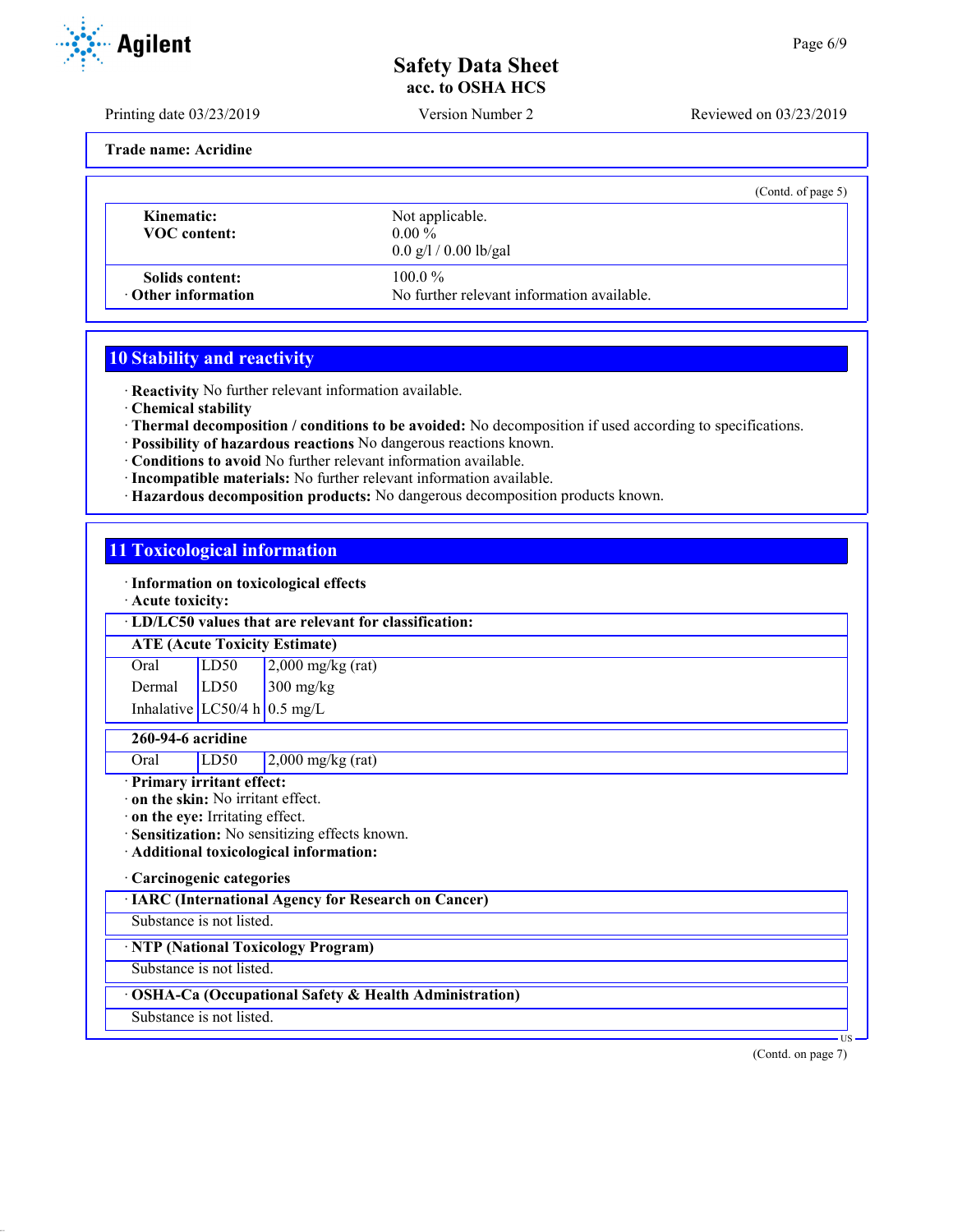Printing date 03/23/2019 Version Number 2 Reviewed on 03/23/2019

**Trade name: Acridine**

(Contd. of page 6)

US

## **12 Ecological information**

- · **Toxicity**
- · **Aquatic toxicity:** No further relevant information available.
- · **Persistence and degradability** No further relevant information available.
- · **Behavior in environmental systems:**
- · **Bioaccumulative potential** No further relevant information available.
- · **Mobility in soil** No further relevant information available.
- · **Additional ecological information:**
- · **General notes:**
- Water hazard class 2 (Self-assessment): hazardous for water
- Do not allow product to reach ground water, water course or sewage system.
- Danger to drinking water if even small quantities leak into the ground.
- · **Results of PBT and vPvB assessment**
- · **PBT:** Not applicable.
- · **vPvB:** Not applicable.
- · **Other adverse effects** No further relevant information available.

## **13 Disposal considerations**

## · **Waste treatment methods**

· **Recommendation:**

Must not be disposed of together with household garbage. Do not allow product to reach sewage system.

- · **Uncleaned packagings:**
- · **Recommendation:** Disposal must be made according to official regulations.

| $\cdot$ UN-Number<br>· DOT, IMDG, IATA | UN2713               |  |
|----------------------------------------|----------------------|--|
|                                        |                      |  |
| · UN proper shipping name              |                      |  |
| $\cdot$ DOT                            | Acridine             |  |
| · IMDG, IATA                           | <b>ACRIDINE</b>      |  |
| · Transport hazard class(es)           |                      |  |
| · DOT, IMDG, IATA                      |                      |  |
| ॳ≪                                     |                      |  |
|                                        |                      |  |
| · Class                                | 6.1 Toxic substances |  |
| · Label                                | 6.1                  |  |
| · Packing group                        |                      |  |
| · DOT, IMDG, IATA                      | III                  |  |
| · Environmental hazards:               | Not applicable.      |  |

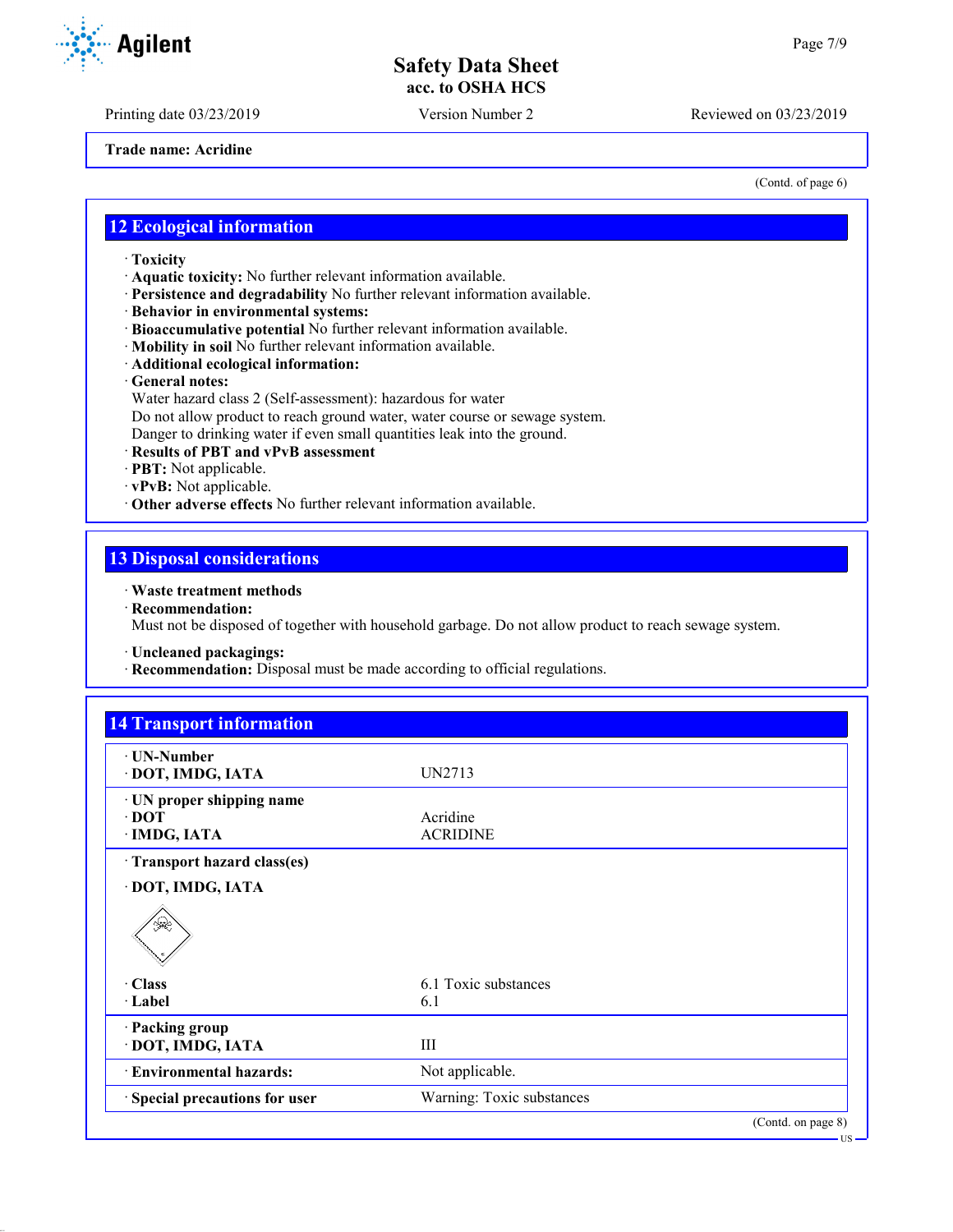Printing date 03/23/2019 Version Number 2 Reviewed on 03/23/2019

**Trade name: Acridine**

|                                                   | (Contd. of page 7)                               |
|---------------------------------------------------|--------------------------------------------------|
| · Danger code (Kemler):                           | 60                                               |
| <b>EMS Number:</b>                                | $6.1 - 0.3$                                      |
| · Stowage Category                                | A                                                |
| <b>Transport in bulk according to Annex II of</b> |                                                  |
| MARPOL73/78 and the IBC Code                      | Not applicable.                                  |
| · Transport/Additional information:               |                                                  |
| ∙ DOT                                             |                                                  |
| • Quantity limitations                            | On passenger aircraft/rail: 100 kg               |
|                                                   | On cargo aircraft only: 200 kg                   |
| $\cdot$ IMDG                                      |                                                  |
| $\cdot$ Limited quantities (LQ)                   | $5$ kg                                           |
| $\cdot$ Excepted quantities (EQ)                  | Code: E1                                         |
|                                                   | Maximum net quantity per inner packaging: 30 g   |
|                                                   | Maximum net quantity per outer packaging: 1000 g |
| · UN "Model Regulation":                          | UN 2713 ACRIDINE, 6.1, III                       |

# **15 Regulatory information**

· **Safety, health and environmental regulations/legislation specific for the substance or mixture** · **Sara**

· **Section 355 (extremely hazardous substances):**

Substance is not listed.

· **Section 313 (Specific toxic chemical listings):**

Substance is not listed.

· **TSCA (Toxic Substances Control Act):**

Substance is listed.

· **TSCA new (21st Century Act): (Substances not listed)**

260-94-6 acridine

· **Proposition 65**

· **Chemicals known to cause cancer:**

Substance is not listed.

· **Chemicals known to cause reproductive toxicity for females:**

Substance is not listed.

· **Chemicals known to cause reproductive toxicity for males:**

Substance is not listed.

· **Chemicals known to cause developmental toxicity:**

Substance is not listed.

· **Carcinogenic categories**

· **EPA (Environmental Protection Agency)**

Substance is not listed.

(Contd. on page 9)

US

Agilent